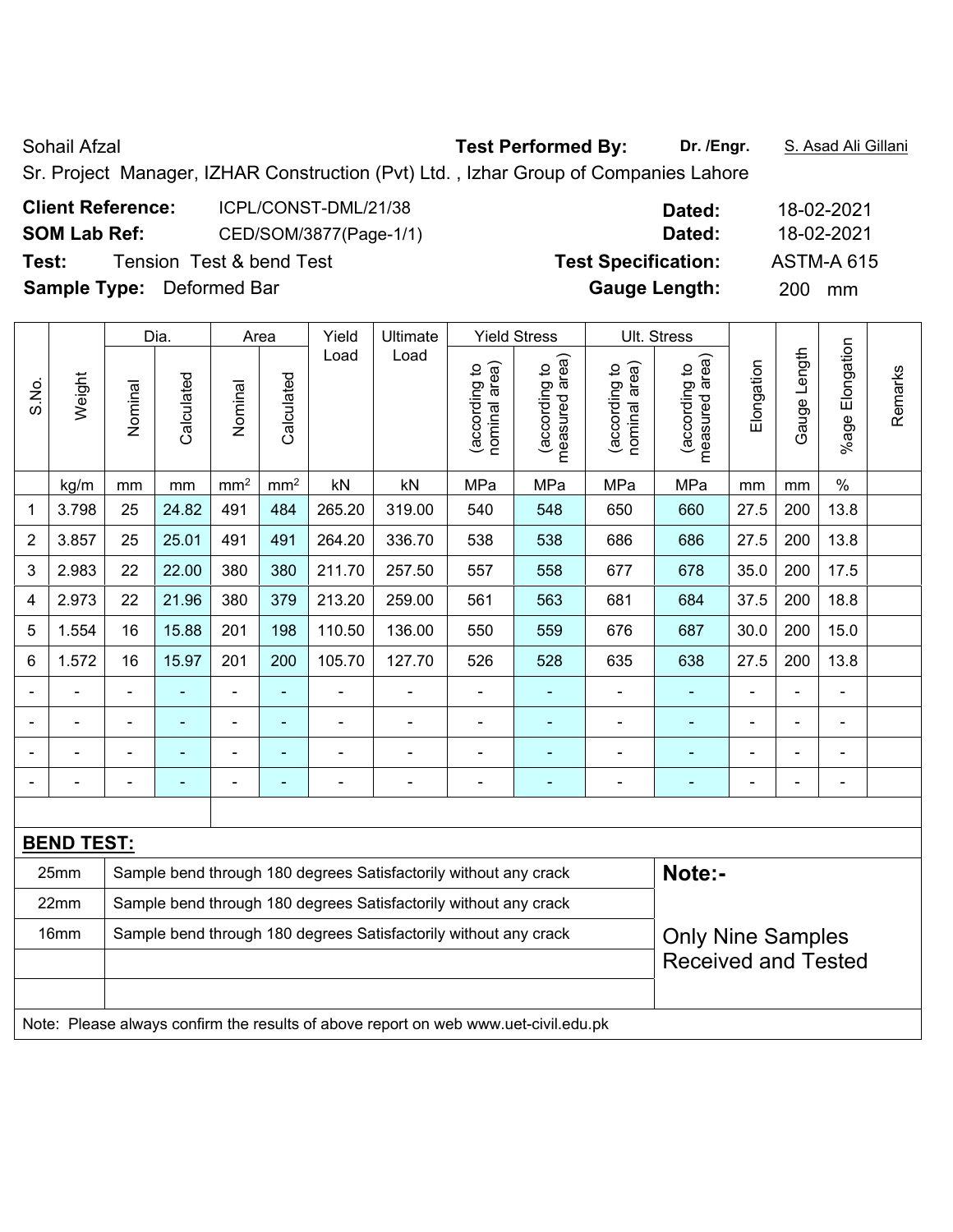Sub Divisional Officer **Test Performed By:** Dr. /Engr. **SAsad Ali Gillani** Sub Divisional Officer Highway Sub Division, Isa Khel

**Client Reference:** 84-

**Dated:** 13-02-2021 **Dated:** 18-02-2021

**Test:** Tension Test & Bend Test **Test Specification:** ASTM-A-615 **Gauge Length:** 8 inch **Sample Type:** Deformed Bar

|                |                   |                          | Dia.                     |                              | Area                     | Yield          | Ultimate                                                                            |                                | <b>Yield Stress</b>                         |                                | Ult. Stress                     |                |                |                       |         |
|----------------|-------------------|--------------------------|--------------------------|------------------------------|--------------------------|----------------|-------------------------------------------------------------------------------------|--------------------------------|---------------------------------------------|--------------------------------|---------------------------------|----------------|----------------|-----------------------|---------|
| S.No.          | Weight            | Nominal                  | Calculated               | Nominal                      | Calculated               | Load           | Load                                                                                | (according to<br>nominal area) | (according to<br>neasured area)<br>measured | (according to<br>nominal area) | (according to<br>measured area) | Elongation     | Gauge Length   | Elongation<br>$%$ age | Remarks |
|                | Ib/ft             | $\#$                     | in                       | in <sup>2</sup>              | in <sup>2</sup>          | Tons           | Tons                                                                                | psi                            | psi                                         | psi                            | psi                             | in             | in             | $\frac{0}{0}$         |         |
| 1              | 2.636             | 8                        | 0.993                    | 0.79                         | 0.775                    | 19.67          | 33.89                                                                               | 54930                          | 55990                                       | 94620                          | 96460                           | 1.20           | 8.0            | 15.0                  |         |
| $\overline{2}$ | 1.491             | 6                        | 0.747                    | 0.44                         | 0.438                    | 15.70          | 19.88                                                                               | 78690                          | 79050                                       | 99640                          | 100090                          | 1.50           | 8.0            | 18.8                  |         |
| 3              | 0.666             | 4                        | 0.500                    | 0.20                         | 0.196                    | 6.09           | 9.14                                                                                | 67110                          | 68480                                       | 100830                         | 102890                          | 1.30           | 8.0            | 16.3                  |         |
|                |                   |                          | ä,                       | ÷,                           | $\blacksquare$           | ä,             | $\blacksquare$                                                                      | ä,                             | $\overline{\phantom{a}}$                    | Ē,                             | ÷                               | ä,             |                | ä,                    |         |
|                |                   | $\blacksquare$           | ä,                       | $\blacksquare$               | $\blacksquare$           | $\blacksquare$ | $\frac{1}{2}$                                                                       | ä,                             | ÷,                                          | $\blacksquare$                 | $\blacksquare$                  | ÷              |                | $\blacksquare$        |         |
|                |                   | $\blacksquare$           | ä,                       | $\qquad \qquad \blacksquare$ | $\overline{\phantom{a}}$ | $\blacksquare$ | ÷,                                                                                  | $\blacksquare$                 | $\blacksquare$                              | $\overline{a}$                 | ÷                               | L,             |                | $\blacksquare$        |         |
|                |                   |                          | ÷                        | $\blacksquare$               |                          |                | $\blacksquare$                                                                      | $\blacksquare$                 | $\blacksquare$                              | $\blacksquare$                 | ۰                               | ÷              |                |                       |         |
|                |                   |                          |                          |                              |                          |                | $\blacksquare$                                                                      |                                |                                             |                                |                                 |                |                | $\blacksquare$        |         |
|                |                   |                          | $\blacksquare$           | $\blacksquare$               |                          |                | $\blacksquare$                                                                      | $\blacksquare$                 | $\blacksquare$                              | $\blacksquare$                 | ۰                               | ÷              | $\blacksquare$ | $\blacksquare$        |         |
|                |                   | $\overline{\phantom{0}}$ | $\overline{\phantom{0}}$ | $\blacksquare$               | $\overline{\phantom{a}}$ | Ē              | $\overline{a}$                                                                      | $\blacksquare$                 | $\overline{\phantom{a}}$                    | $\qquad \qquad \blacksquare$   | ۰                               | $\blacksquare$ |                | $\overline{a}$        |         |
|                |                   |                          |                          |                              |                          |                |                                                                                     |                                |                                             |                                |                                 |                |                |                       |         |
|                | <b>BEND TEST:</b> |                          |                          |                              |                          |                |                                                                                     |                                |                                             |                                |                                 |                |                |                       |         |
|                | #8                |                          |                          |                              |                          |                | Sample bend through 180 degrees Satisfactorily without any crack                    |                                |                                             |                                | Note:-                          |                |                |                       |         |
|                | #6                |                          |                          |                              |                          |                | Sample bend through 180 degrees Satisfactorily without any crack                    |                                |                                             |                                |                                 |                |                |                       |         |
|                | #4                |                          |                          |                              |                          |                | Sample bend through 180 degrees Satisfactorily without any crack                    |                                |                                             |                                | <b>Only Six Samples</b>         |                |                |                       |         |
|                |                   |                          |                          |                              |                          |                |                                                                                     |                                |                                             |                                | <b>Received and Tested</b>      |                |                |                       |         |
|                |                   |                          |                          |                              |                          |                |                                                                                     |                                |                                             |                                |                                 |                |                |                       |         |
|                |                   |                          |                          |                              |                          |                | Note: Please always confirm the results of above report on web www.uet-civil.edu.pk |                                |                                             |                                |                                 |                |                |                       |         |

**SOM Lab Ref:** 

3873(Page-1/1)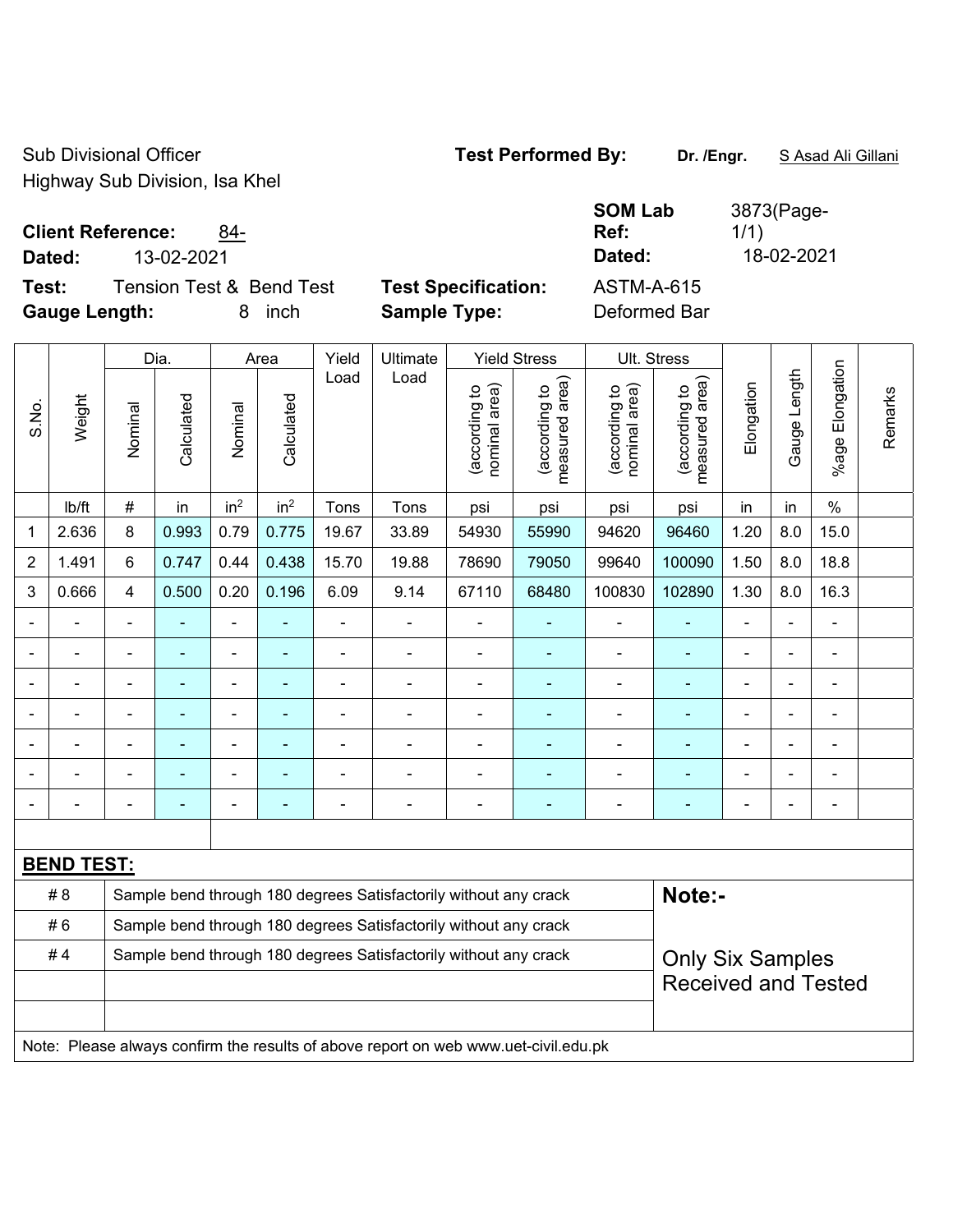Z. H. Kazmi **Test Performed By:** Dr. /Engr. **SAsad Ali Gillani** C. H. Kazmi

Principal Architect, Z. H. Kazmi & Associates, Lahore

| <b>Client Reference:</b> | nil |
|--------------------------|-----|
|--------------------------|-----|

**Dated:** 18-02-2021 **Dated:** 18-02-2021

**Test:** Tension Test & Bend Test **Test Specification: Gauge Length:** 8 inch **Sample Type:** Deformed Bar

| <b>SOM Lab</b><br>Ref: | 3875(Page-<br>1/1) |
|------------------------|--------------------|
| Dated:                 | 18-02-2021         |
| ASTM-A-615             |                    |

|                |                   |                                                                                              | Dia.       |                 | Area            | Yield          | Ultimate                                                                            |                                | <b>Yield Stress</b>             |                               | Ult. Stress                     |                |              |                    |         |
|----------------|-------------------|----------------------------------------------------------------------------------------------|------------|-----------------|-----------------|----------------|-------------------------------------------------------------------------------------|--------------------------------|---------------------------------|-------------------------------|---------------------------------|----------------|--------------|--------------------|---------|
| S.No.          | Weight            | Nominal                                                                                      | Calculated | Nominal         | Calculated      | Load           | Load                                                                                | nominal area)<br>(according to | (according to<br>measured area) | nominal area)<br>according to | (according to<br>measured area) | Elongation     | Gauge Length | Elongation<br>%age | Remarks |
|                | lb/ft             | $\#$                                                                                         | in         | in <sup>2</sup> | in <sup>2</sup> | Tons           | Tons                                                                                | psi                            | psi                             | psi                           | psi                             | in             | in           | $\%$               |         |
| 1              | 2.638             | 8                                                                                            | 0.993      | 0.79            | 0.775           | 27.22          | 36.11                                                                               | 75980                          | 77460                           | 100800                        | 102750                          | 1.00           | 8.0          | 12.5               |         |
| $\overline{2}$ | 2.641             | 8                                                                                            | 0.994      | 0.79            | 0.776           | 27.32          | 34.12                                                                               | 76270                          | 77650                           | 95250                         | 96970                           | 1.20           | 8.0          | 15.0               |         |
| 3              | 1.500             | 6                                                                                            | 0.749      | 0.44            | 0.441           | 16.59          | 21.92                                                                               | 83130                          | 82940                           | 109850                        | 109610                          | 1.30           | 8.0          | 16.3               |         |
| 4              | 1.505             | 6                                                                                            | 0.750      | 0.44            | 0.442           | 15.67          | 21.20                                                                               | 78530                          | 78180                           | 106280                        | 105800                          | 1.20           | 8.0          | 15.0               |         |
| 5              | 0.660             | $\overline{4}$                                                                               | 0.497      | 0.20            | 0.194           | 6.46           | 9.65                                                                                | 71270                          | 73470                           | 106450                        | 109740                          | 1.30           | 8.0          | 16.3               |         |
| 6              | 0.665             | $\overline{4}$                                                                               | 0.498      | 0.20            | 0.195           | 5.83           | 8.41                                                                                | 64300                          | 65950                           | 92740                         | 95120                           | 1.40           | 8.0          | 17.5               |         |
|                |                   |                                                                                              |            | $\overline{a}$  |                 |                | $\blacksquare$                                                                      |                                |                                 |                               |                                 |                |              |                    |         |
|                |                   |                                                                                              |            | ÷               |                 |                |                                                                                     | $\blacksquare$                 |                                 |                               |                                 |                |              |                    |         |
|                |                   |                                                                                              |            | ä,              |                 |                | $\blacksquare$                                                                      | $\blacksquare$                 | ۰                               |                               |                                 | $\blacksquare$ |              | $\blacksquare$     |         |
|                |                   | $\overline{\phantom{0}}$                                                                     |            | ÷               | ÷               | $\blacksquare$ | $\blacksquare$                                                                      | $\blacksquare$                 | ۰                               | $\blacksquare$                | ÷                               | ۰              |              |                    |         |
|                |                   |                                                                                              |            |                 |                 |                |                                                                                     |                                |                                 |                               |                                 |                |              |                    |         |
|                | <b>BEND TEST:</b> |                                                                                              |            |                 |                 |                |                                                                                     |                                |                                 |                               |                                 |                |              |                    |         |
|                | #8                |                                                                                              |            |                 |                 |                | Sample bend through 180 degrees Satisfactorily without any crack                    |                                |                                 |                               | Note:-                          |                |              |                    |         |
|                | #6                |                                                                                              |            |                 |                 |                | Sample bend through 180 degrees Satisfactorily without any crack                    |                                |                                 |                               |                                 |                |              |                    |         |
|                | #4                | Sample bend through 180 degrees Satisfactorily without any crack<br><b>Only Nine Samples</b> |            |                 |                 |                |                                                                                     |                                |                                 |                               |                                 |                |              |                    |         |
|                |                   | <b>Received and Tested</b>                                                                   |            |                 |                 |                |                                                                                     |                                |                                 |                               |                                 |                |              |                    |         |
|                |                   |                                                                                              |            |                 |                 |                |                                                                                     |                                |                                 |                               |                                 |                |              |                    |         |
|                |                   |                                                                                              |            |                 |                 |                | Note: Please always confirm the results of above report on web www.uet-civil.edu.pk |                                |                                 |                               |                                 |                |              |                    |         |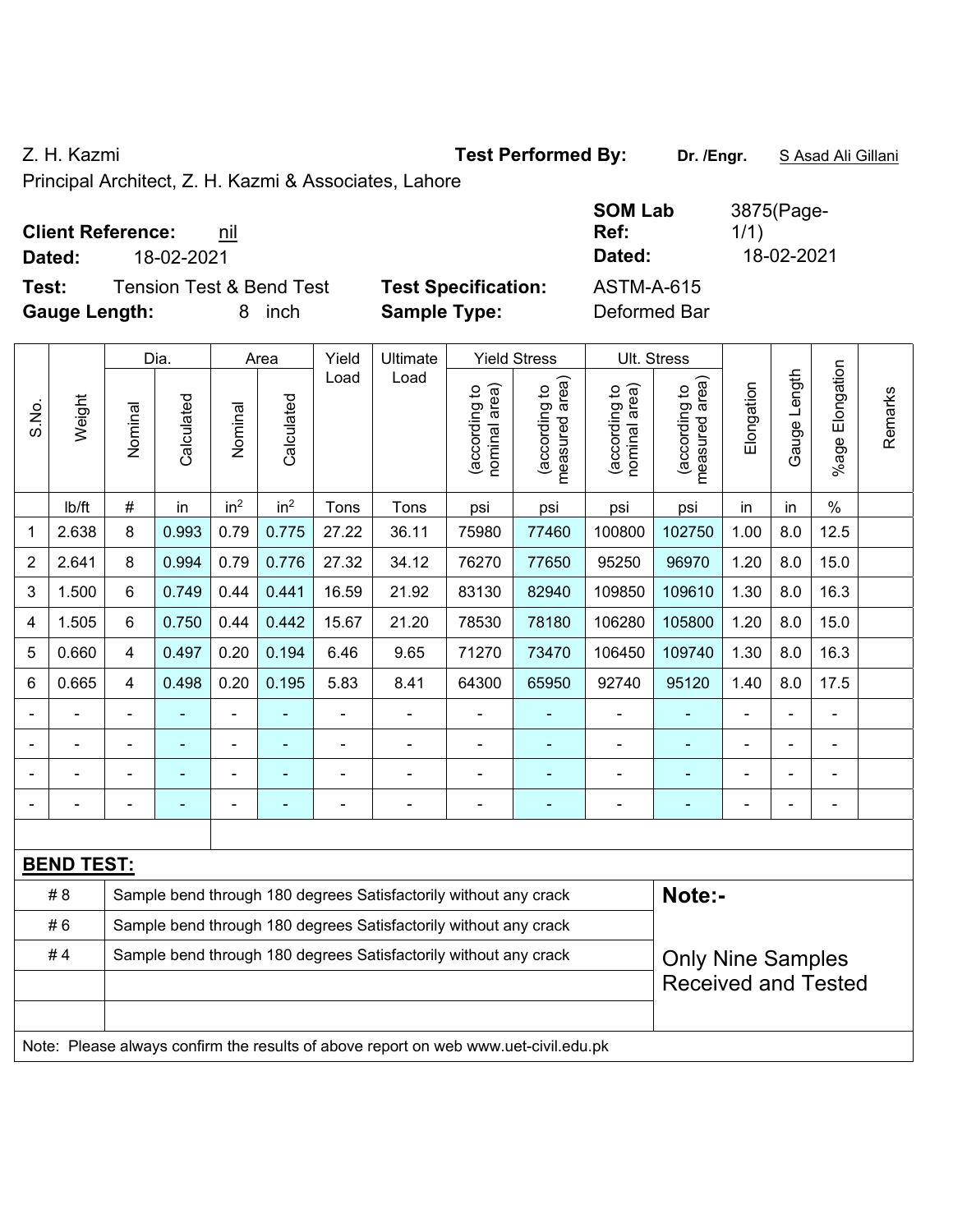AKA, Sec - N, DHAB, Bahawalpur

# **Client Reference:** ARE/AKA/205/Sec-N/51

**Dated:** 16-02-2021 **Dated:** 18-02-2021

**Test:** Tension Test & Bend Test **Test Specification:** ASTM-A-615 **Gauge Length:** 8 inch **Sample Type:** Deformed Bar(Mughal Steel)

|                |                   |                           | Dia.                     |                 | Area                     | Yield                    | Ultimate                                                         |                                | <b>Yield Stress</b>             |                                | Ult. Stress                     |                          |                |                          |         |
|----------------|-------------------|---------------------------|--------------------------|-----------------|--------------------------|--------------------------|------------------------------------------------------------------|--------------------------------|---------------------------------|--------------------------------|---------------------------------|--------------------------|----------------|--------------------------|---------|
| S.No.          | Weight            | Nominal                   | Calculated               | Nominal         | Calculated               | Load                     | Load                                                             | nominal area)<br>(according to | (according to<br>measured area) | nominal area)<br>(according to | measured area)<br>(according to | Elongation               | Gauge Length   | %age Elongation          | Remarks |
|                | lb/ft             | $\#$                      | in                       | in <sup>2</sup> | in <sup>2</sup>          | Tons                     | Tons                                                             | psi                            | psi                             | psi                            | psi                             | in                       | in             | $\%$                     |         |
| $\mathbf{1}$   | 2.645             | $\,8\,$                   | 0.995                    | 0.79            | 0.777                    | 26.37                    | 34.35                                                            | 73620                          | 74850                           | 95900                          | 97510                           | 1.30                     | 8.0            | 16.3                     |         |
| $\overline{2}$ | 2.614             | 8                         | 0.989                    | 0.79            | 0.768                    | 27.90                    | 34.81                                                            | 77890                          | 80120                           | 97190                          | 99970                           | 1.30                     | 8.0            | 16.3                     |         |
|                |                   | $\blacksquare$            | $\blacksquare$           | ÷,              | $\blacksquare$           | $\blacksquare$           | $\blacksquare$                                                   | $\blacksquare$                 | $\blacksquare$                  | $\overline{\phantom{0}}$       | $\blacksquare$                  | $\blacksquare$           | ä,             | ÷,                       |         |
|                | $\blacksquare$    | $\blacksquare$            | ۰                        | ۰               | $\blacksquare$           | $\overline{\phantom{a}}$ | Ē,                                                               | $\blacksquare$                 | $\blacksquare$                  | ۰                              | ä,                              | $\blacksquare$           | $\blacksquare$ | $\blacksquare$           |         |
|                |                   |                           | $\blacksquare$           | $\blacksquare$  |                          | $\blacksquare$           |                                                                  |                                | $\blacksquare$                  | $\blacksquare$                 | ÷,                              |                          | $\blacksquare$ | $\blacksquare$           |         |
|                |                   |                           | $\blacksquare$           | $\blacksquare$  |                          | $\blacksquare$           |                                                                  | $\blacksquare$                 | $\blacksquare$                  | $\blacksquare$                 | L,                              |                          | $\blacksquare$ | $\blacksquare$           |         |
|                | $\blacksquare$    | $\blacksquare$            | $\blacksquare$           | ۰               | $\overline{\phantom{0}}$ | $\blacksquare$           | $\blacksquare$                                                   | $\blacksquare$                 | $\blacksquare$                  | ۰                              | ä,                              | $\blacksquare$           | $\blacksquare$ | $\overline{\phantom{a}}$ |         |
|                |                   |                           | $\blacksquare$           | ۰               |                          | ٠                        |                                                                  |                                |                                 | ۰                              | ÷                               |                          | Ē,             | $\blacksquare$           |         |
|                |                   |                           |                          | ۰               |                          |                          |                                                                  |                                |                                 |                                | -                               |                          | $\blacksquare$ | $\overline{a}$           |         |
|                |                   | $\blacksquare$            | $\overline{\phantom{a}}$ | $\blacksquare$  |                          | ٠                        | $\blacksquare$                                                   | $\blacksquare$                 | $\blacksquare$                  | $\overline{a}$                 | ä,                              | $\overline{\phantom{0}}$ | $\blacksquare$ | $\blacksquare$           |         |
|                |                   |                           |                          |                 |                          |                          |                                                                  |                                |                                 |                                |                                 |                          |                |                          |         |
|                | <b>BEND TEST:</b> |                           |                          |                 |                          |                          |                                                                  |                                |                                 |                                |                                 |                          |                |                          |         |
|                | # 8               |                           |                          |                 |                          |                          | Sample bend through 180 degrees Satisfactorily without any crack |                                |                                 |                                | Note:-                          |                          |                |                          |         |
|                |                   |                           |                          |                 |                          |                          |                                                                  |                                |                                 |                                |                                 |                          |                |                          |         |
|                |                   | <b>Only Three Samples</b> |                          |                 |                          |                          |                                                                  |                                |                                 |                                |                                 |                          |                |                          |         |
|                |                   |                           |                          |                 |                          |                          |                                                                  |                                |                                 |                                | <b>Received and Tested</b>      |                          |                |                          |         |
|                |                   |                           |                          |                 |                          |                          |                                                                  |                                |                                 |                                |                                 |                          |                |                          |         |

Note: Please always confirm the results of above report on web www.uet-civil.edu.pk

Asst. Resident Engineer **Test Performed By:** Dr. /Engr. **SAsad Ali Gillani** Asst. Resident Engineer

**SOM Lab Ref:** 

3876(Page-

1/1)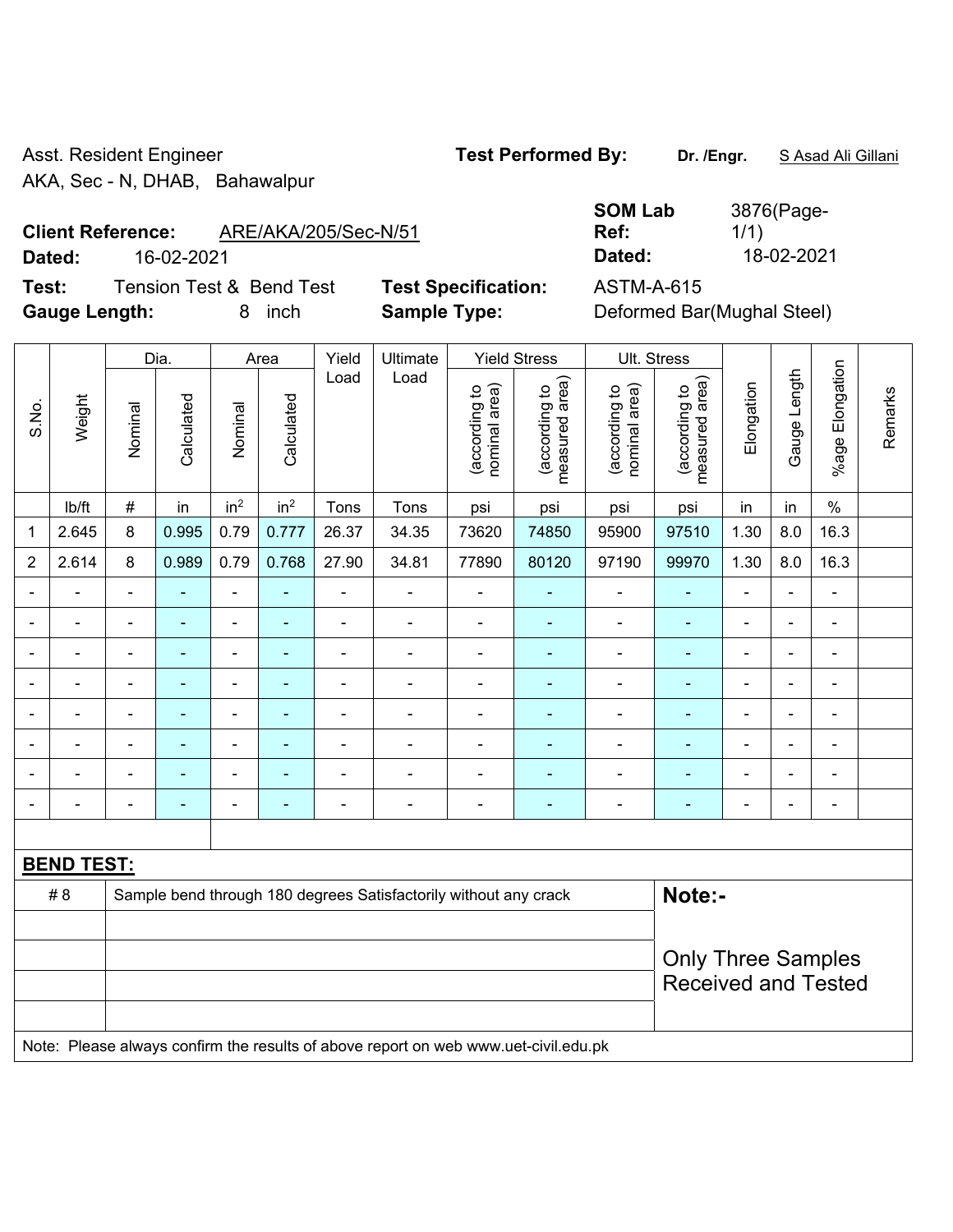**Test Performed By: Dr.** S. Asad Ali Gillani

Basharat Munir

Project Manager,

Dupak Properaties (Pvt) Ltd.

Defence View Apartments Shanghai Road Lahore

**Client Reference: Dupak/DVA/054 Dated:** 18-02-2021

**SOM Lab Ref:** CED/SOM/3874(Page-1/1) **Dated: 18**-02-2021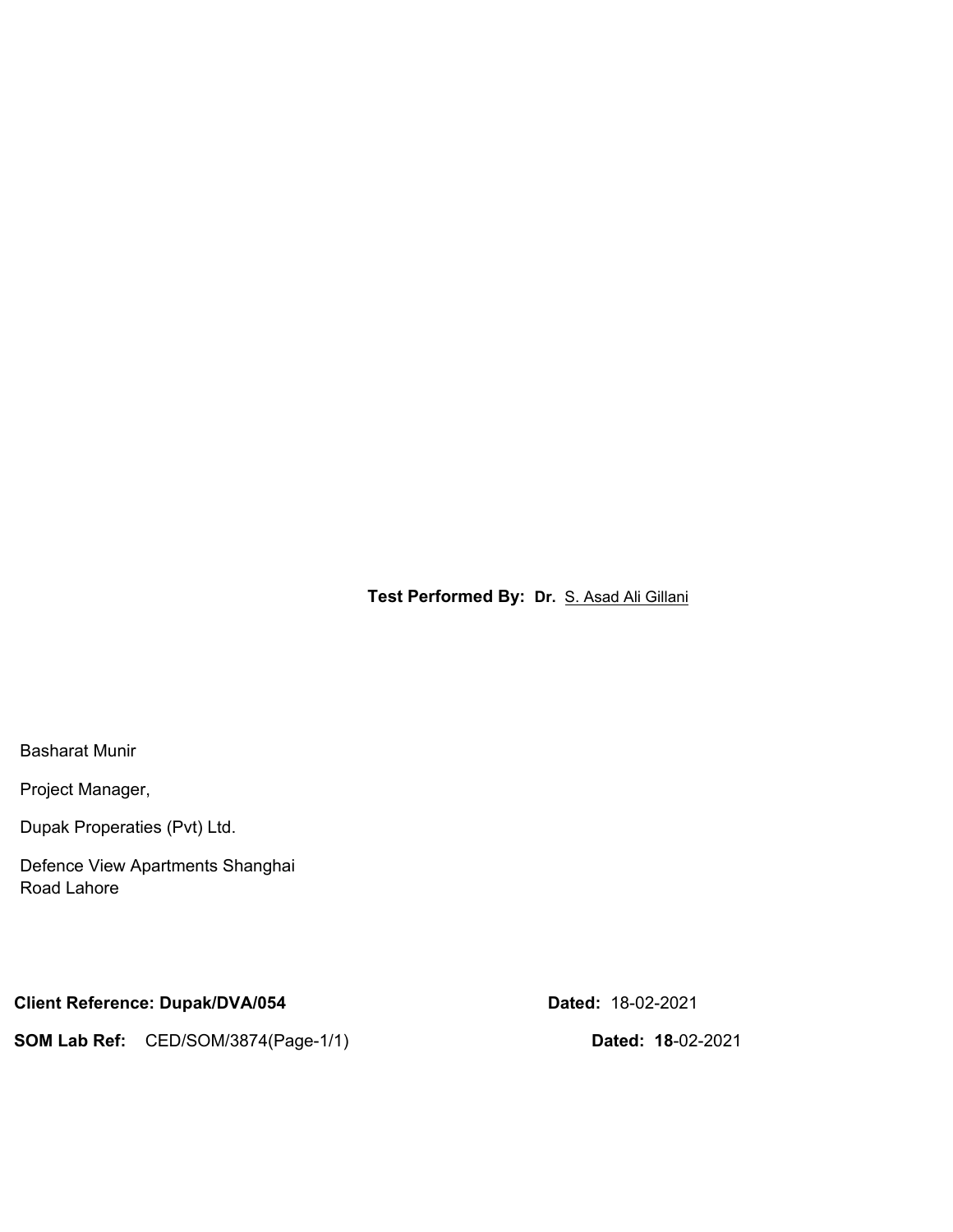**Test Type:** Hardness Test

**Sample Type:** Aluminum Alloy 60G3

#### **Hardness Test Details:**

### **Machine used: Avery Rockwell Hardness Testing Machine**

(Minor Load: 10 Kgf Major Load: 50.0 kgf Scale: A)

Hardness Test Results

| Sample No. | Sample Type         | <b>Hardness</b>  |  |  |
|------------|---------------------|------------------|--|--|
|            | Aluminum Alloy 60G3 | $HR - 12.66 - A$ |  |  |
|            | Aluminum Alloy 60G3 | $HR - 13.5 - A$  |  |  |

**Note:** Please always confirm the results on web www.uet-civil.edu.pk